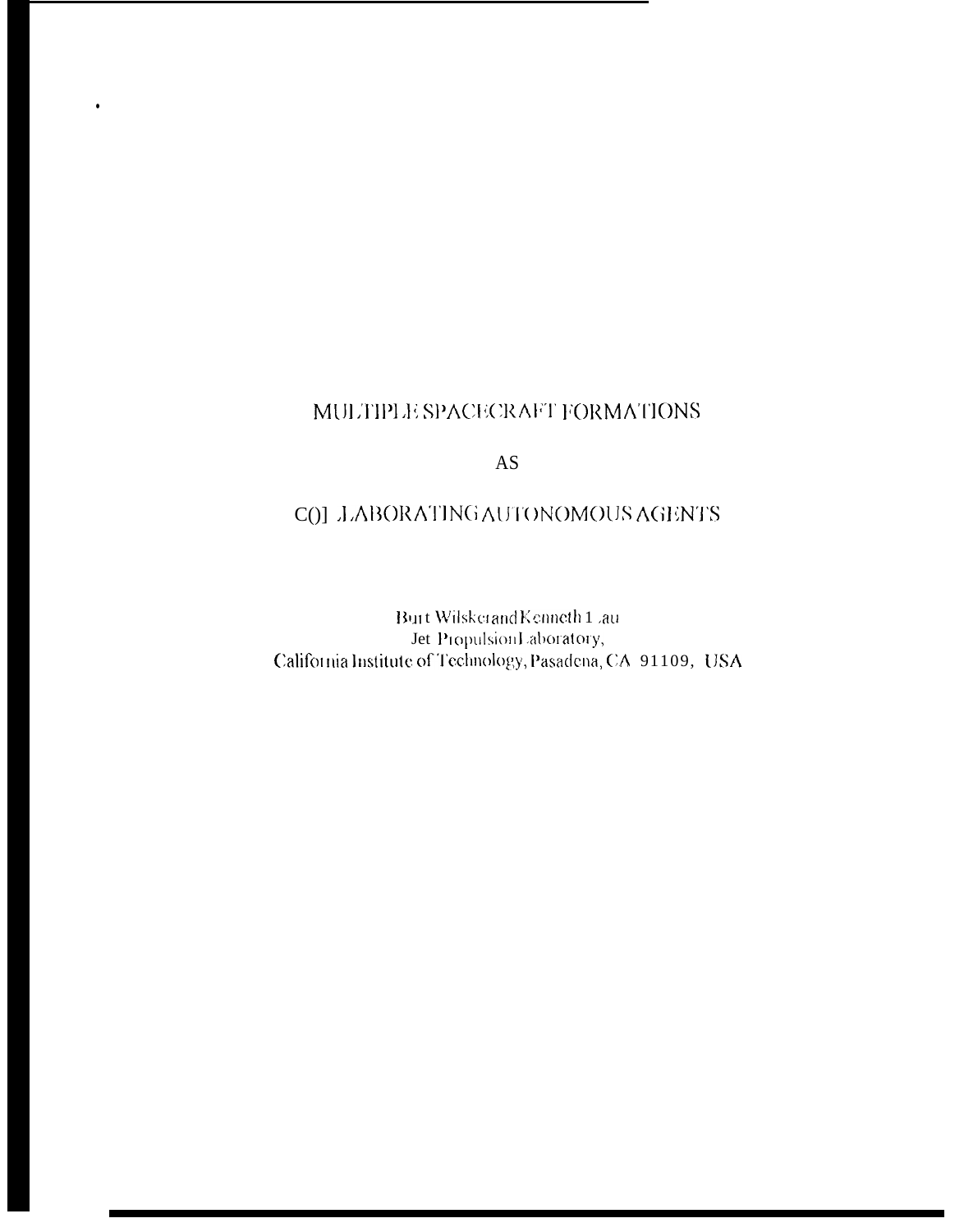Identified as a critical technology for many of NASA's 2 I" century science missions, spaceborne optical interferomet ry permits the yer<sub>y</sub> high resolution and equivalent light collecting area of a single telesc.opt, but at a lower cost. To accomplish this, separation of an interferometer's small collecting apertures by large baselines are required, of the order of tenths to thousands of kilometers. Thus the large separations require multiple spacecraft formation flying. A separated spacecraft optical interferometer concept, referred to as the New Millennium Interferometer (Blackwood, et al., 1995; Colavita, et al., 1996; I au, et al., 1996) is a simplified interferometer that demonstrates enabling technologies while still retaining science capabilities It has been identified as a strong candidate for the third deep space mission (DS-3) of the New Millennium Program, a deep space technology demonstration program in which artificial intelligence (AI) will play a prominent role.<sup>1</sup>Other proposed separated spacecraft missions are the Terrestrial Planet Finder and Terrestrial Planet Mapper missions, as well as future exoplanet imaging and high resolution astrophysics formation missions.

The DS-3 instrument would be distributed over three small spacecraft in an equilateral triangular formation: two spat.ccI" aft would serve as collectors, directing starlight towards a third spacecraft, which in turn would combine the light and perform the interferometric detection. Due to the round-trip communications delay and close proximity operations of the three spacecraft, ground-in-the-loop controlling will compromise the effectiveness of the formation; onboard Al capabilities will be required for  $DS-3$  autonomous precision formation flying. Each 1) S-3 spacecraft is envisioned to have identical capabilities and software for formation controls, with one designated as the "mast u". The spacecraft so designated is responsible for initializing, and maintaining the formation geometry, including determination of fuel-optimal formation maneuvers and retargeting, whether the formation maneuvers occur about the equivalent formation center-of-mass or about the apex of the triangular formation. Because they have identical software, the  $l$ -ok of the master can be assumed by one of the other spacecraft upon p redet ermined fault conditions.

In a multiple spacecraft configuration such as DS-3, mere cooperation is insufficient to ensure a stable configuration, adequate science return, and robustness when faced with unanticipated events, either from within the team or from the external environment. Cooperation entails parallel, as opposed to joint activities. Oper at ing in parallel, multiple systems will not assume exclusive use of shared resources, nor will they knowingly perform an action that would intro fere with the successful achievement of another agent's goals. This paradigm is not robust; when faced with the unexpected, goals can be easily abandoned, as there is no "shared mental state" to achieve a joint goal. When agents collaborate, they each have the same joill goal, are committed to its achievement, and by inference, to each other. They will actively avoid interfering with another agent's goals. Unexpected events, either from the environment, or from another agent's behavior will not automatically doom the ioillt goal; within the agents is a persistence towards goal achievement, and this entails helping the other agent, or assuming his duties, where possible.

Several theories of multi-agent collaboration (MAC) exist (reviewed in Wilsker, 1996), however it is proposed that an augmented Joint Intentions theory (Cohen and Levesque, 1991) would be most applicable to this

<sup>&</sup>lt;sup>1</sup>The first New Millennium flight, 1)S-1, will have an onboard "Remote Agent" consisting 01 a RAPS-based executive, an 1 IS [Sbased planner/scheduler, and a I avingstone-based mode identification and recovery engine